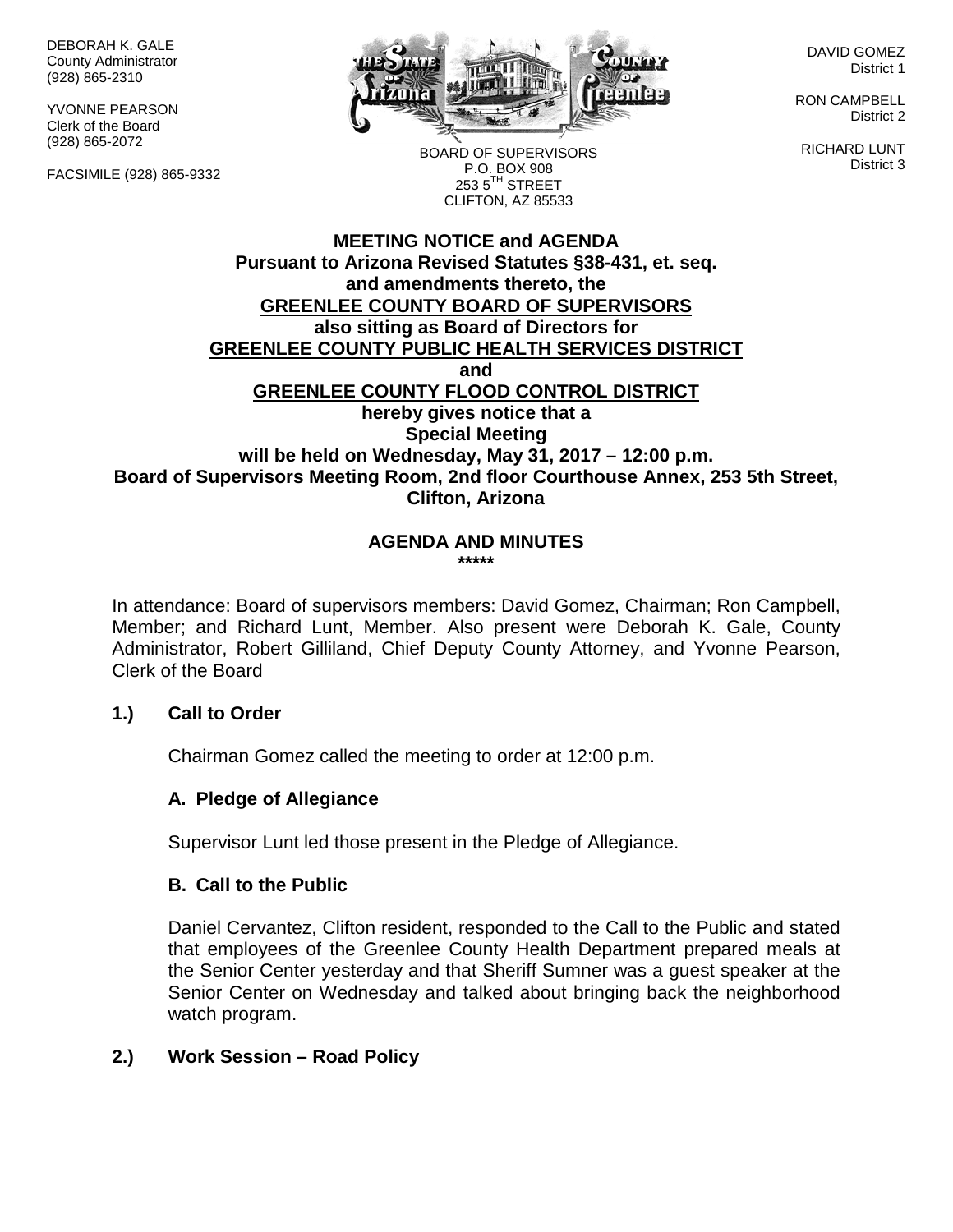The Board convened into work session on Road Policy where Philip Ronnerud, County Engineer/Planner, discussed a drainage issue in Loma Linda that not only affects a property owner but also the County road with water settlement. He stated widening and installing a hard surface will help address the issue as well as help with maintenance. An easement from the property owner has been granted to the County.

Mr. John Washington, resident of Loma Linda on Calle del Rio, presented pictures of damage to his property due to non-maintenance of a drainage ditch next to his property. He stated that the weeds are allowed to overgrow causing the water to back up into his property. He stated that his is willing to offer a 6 to 8 foot easement to the County to widen the ditch to help with the drainage issue.

The Board directed Mr. Ronnerud to make the drainage better.

The Board continued discussions with Mr. Ronnerud regarding roads which included the following:

- Street Signs
	- o Required for emergency response
	- o County claims no ownership by naming streets and installing signs level of maintenance remains unchanged
	- o Road Department maintains street signs
- Acceptance of Roads into the County Road System was discussed including impacts of adding roads which increases the cost for more manpower and equipment and ultimately increased taxes.
- Other discussion and review took place including easement concerns, courtesy maintenance, maintenance costs, and acceptance standards.

The Board directed Mr. Ronnerud that issues of accepting a road into the County Road System will go before the Planning and Zoning Commission before presentation to the Board of Supervisors for consideration.

## **3.) Budget Work Session – Fiscal Year 2017/2018 Budget**

The Board convened into work session on the fiscal year 2017/2018 County budget. Ms. Gale opened discussion with review of Secure Rural Schools (SRS) and Payment in Lieu of Taxes (PILT) funding. Funding has not been received for PILT but is expected by June  $30<sup>th</sup>$ .

Arizona State Lands issued fire restrictions and Ms. Gale requested that the Board implement County fire restrictions at the next Board meeting.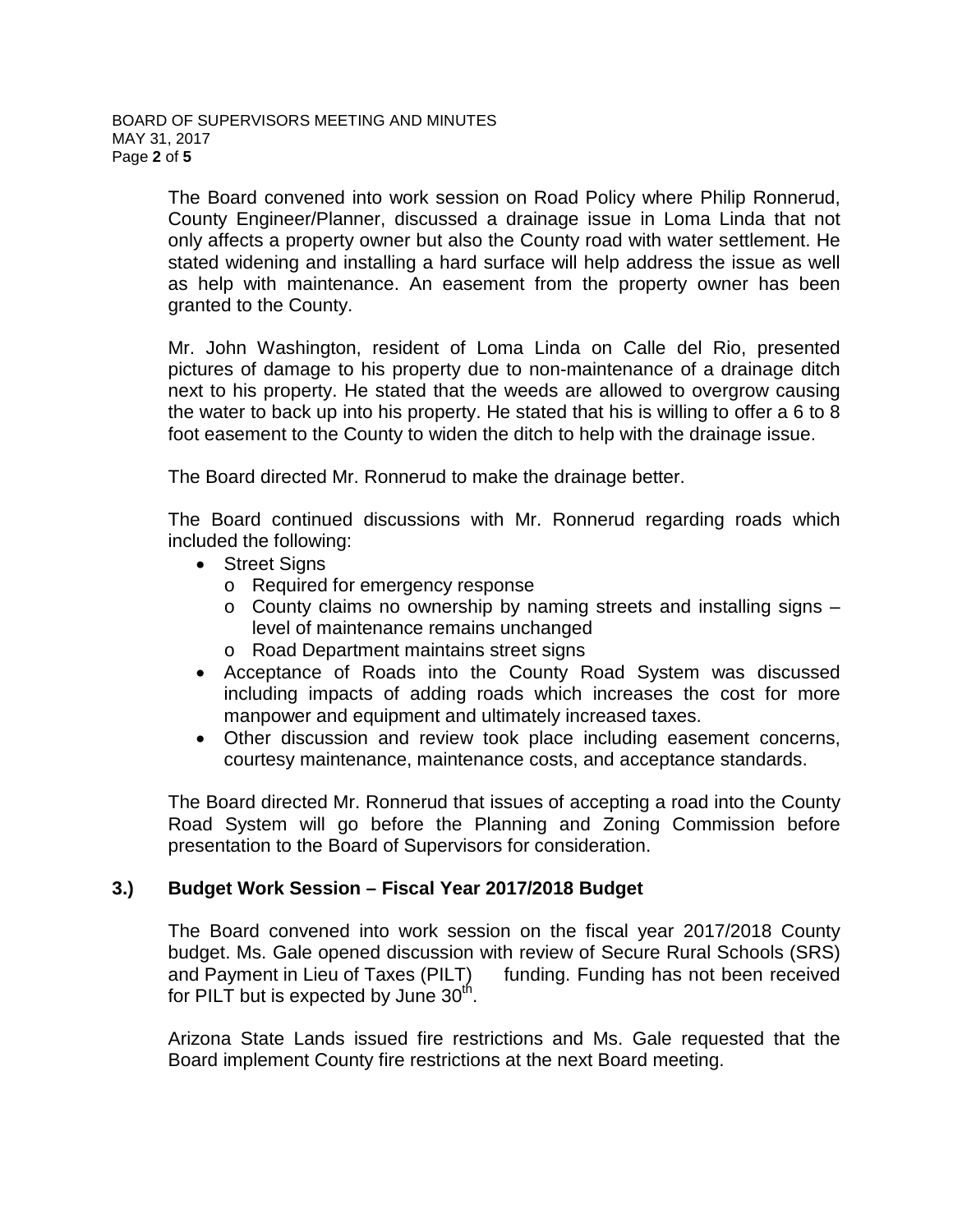The Arizona Public Safety Personnel Retirement System (PSPRS) has requested that the Board of Supervisors of each county consider the length of the amortization period legacy PSPRS and Corrections Officer Retirement (CORP) plans. The current remaining amortization period is 20 years but House Bill 2485 allows employers to make a one-time request of the Retirement Board to lengthen the amortization period to 30 years. Ms. Gale is recommending that the Board consider keeping the amortization for Greenlee County PSPRS at 20 years and will bring this to the Board at the next meeting for consideration.

Tim Sumner, County Sheriff, requested new positions for his department to implement in the new budget for the upcoming new fiscal year.

- One (1) full time Evidence Custodian (civilian position). The position is responsible for maintaining all aspects of evidence custody and disposition as well as county inventory control for the department.
- Two (2) part time Range Deputy positions so that there will be three (3) in the Blue Range area and two (2) in Upper Eagle Creek area.

Sheriff Sumner also requested that the Board consider a 10% salary increase for the sworn officers excluding the Chief Deputy Sheriff and Lieutenant. He stated that the Chief Deputy and Lieutenant came into those positions in January and understand that their salaries are not included in the 10% increase request.

The 2017/2018 Departmental budget requests for positions were reviewed as follows:

- Assessor
	- o Change Appraiser II position to CAMA Technician plus a \$9,000 increase in salary to \$40,000
- Attorney
	- o Fully fund the legal secretary position from general funds due to the loss of grant funding in the amount of \$6,741
- Justice of the Peace, Districts 1 & 2
	- o Salary increase for District 1 Judge due to increase in Superior Court Judge salary increase
- Superior Court Judge
	- o Judge salary increase required by state
- Superior Court Clerk
	- o Partially fund the part time Courtroom Clerk with general funds due to loss of grant funds in the amount of \$15,000
- Economic Development
	- o Request to increase salary to \$70,000
	- o Request for a part time position with 25 hours per week at \$53,000 including employee related expenses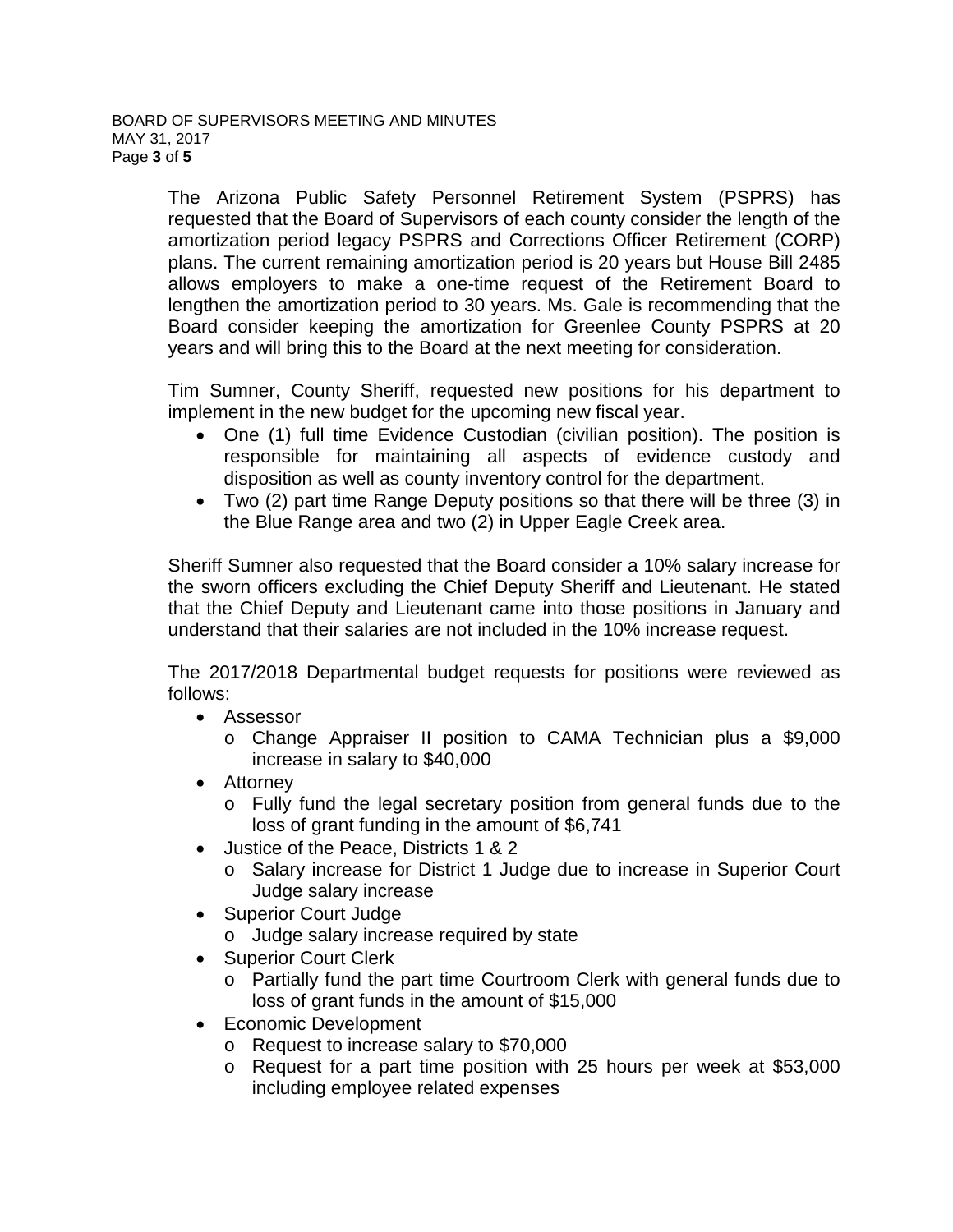BOARD OF SUPERVISORS MEETING AND MINUTES MAY 31, 2017 Page **4** of **5**

- Sheriff
	- o Continue 84 hour schedule for Detention Officers including Sergeants
	- o Continue 84 hour schedule for Deputies
	- o Add a new Evidence Custodian
	- o Add two additional Range Deputy positions \$6,832 does include expenses for patrol
- Health Department
	- o Add a full time Nurse for health department programs and inmate medical

Ms. Gale discussed the need to make changes to the Salary Pay Scale to ensure compliance with the minimum wage laws and make sure that employees are on the correct range and levels.

Ms. Gale reviewed a request by Tom Powers, County School Superintendent, to implement a sick leave payout policy upon retirement of an employee as allowed by Arizona Revised Statutes. The Board reviewed the issue and budget concerns and asked that a policy be drafted and brought back for consideration.

Charles Berube, IT Manager, reviewed budget items for his department including replacement servers, laptops, tablets, and computers and upgrading GIS hardware and software needs.

Capital Improvement budget projects include:

- South Annex building \$2,700,000
- Parks Improvements \$100,000
- Courthouse Security compliance \$100,000
- Airport AWOS System upgrade \$200,000
- Jail Kitchen improvements use jail enhancement funds

Ms. Gale opened discussions regarding a request by the Sheriff to move the Duncan Sheriff Substation from the Town Hall and be housed in the South Annex building when it is completed. Ongoing issues of insufficient broadband and the ability to handle needed reporting and videos and the cost to fix the problem have prompted the request. The County Attorney is reviewing the contract and the cancellation will be brought back for consideration.

## **4.) Consent Agenda**

## **A. Consideration of Approval of the Governor's Office of Highway Safety Contract in the amount of \$10,060.00**

Upon motion by Supervisor Lunt, seconded by Supervisor Campbell, and carried unanimously, the Consent Agenda was approved as presented.